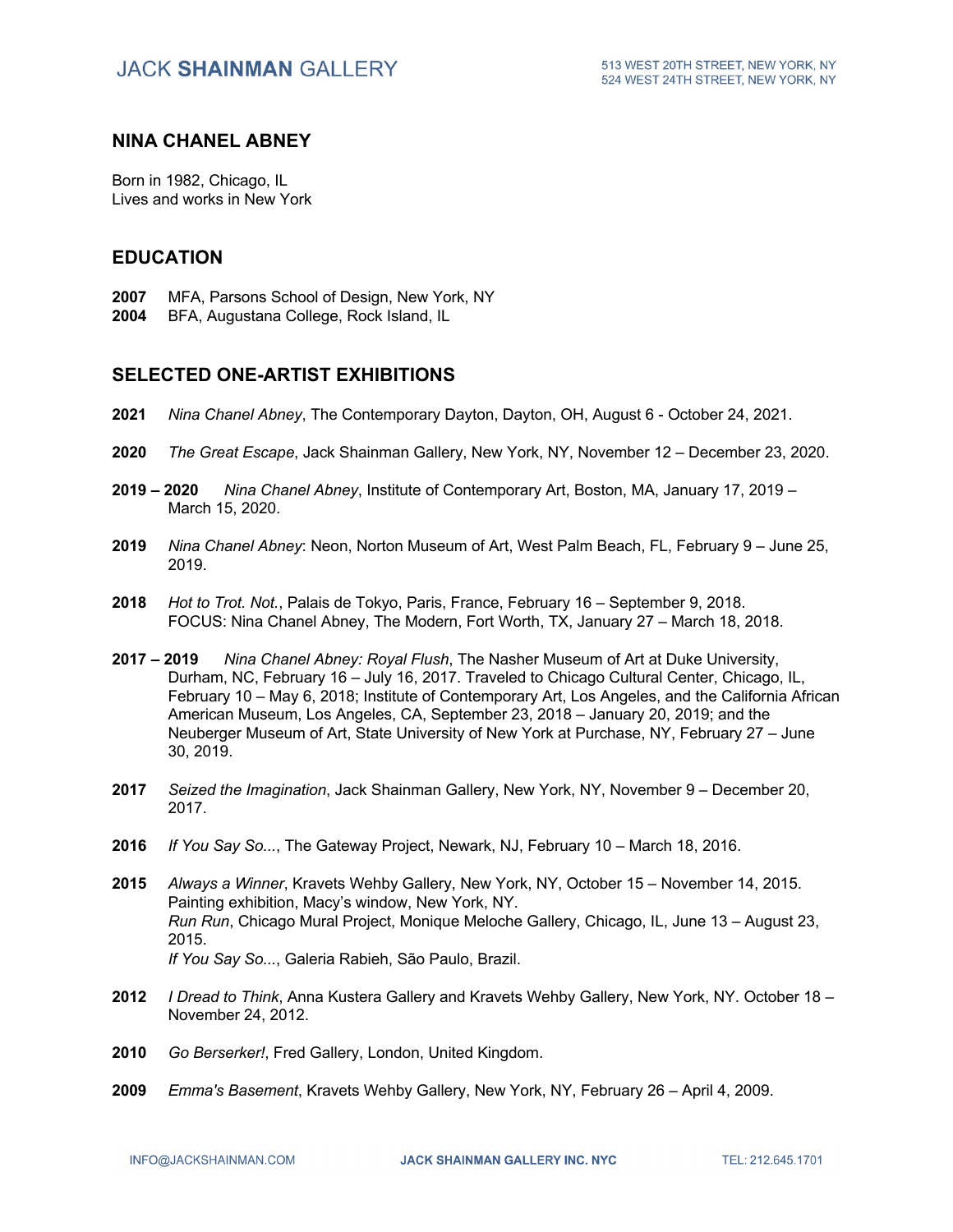**2008** *Dirty Wash*, Kravets Wehby Gallery, New York, NY, February 26 – April 4, 2009.

### **SELECTED GROUP EXHIBITIONS**

- **2021 – 2022** *Matisse Alive*, Art Gallery of NSW, Sydney, Australia, October 23, 2021 April 3, 2022.
- **2021** *Re: Bicycling*, Susan Inglett Gallery, New York, NY, June 17 July 23, 2021. *Art Finds a Way*, Norton Museum of Art, West Palm Beach, FL, January 2 – May 30.
- **2020 – 2021** *Never Done: 100 Years of Women in Politics and Beyond*, Tang Teaching Museum and Art Gallery, Saratoga Springs, NY, July 20, 2020 - June 18, 2021. *Men of Change*, Thomas Gilcrease Institute of American History and Art, Tulsa, OK, September 17, 2020 – January 17, 2021.
- **2020** *1988*, Anthony Gallery, Chicago, IL, February 13 March 14, 2020.
- **2019 – 2021** *Men of Change: Power. Triumph. Truth*, National Underground Railroad Freedom Center, Cincinnati, OH, August 19 – December 1, 2019. Traveling to Washington State History Museum, Tacoma, WA, December 21, 2019 – March 15, 2020; California African American Museum, Los Angeles, CA, April 8 – August 23, 2020; The Thomas Gilcrease Institute of American History and Art, Tulsa, OK, September 17, 2020 – January 17, 2021.
- **2019 – 2020** *30 Americans*, Barnes Foundation, Philadelphia, PA, November 1, 2019 January 12, 2020.
- **2019** *Punch*, Jeffrey Deitch Gallery, Los Angeles, CA, June 29 August 17, 2019. Curated by Nina Chanel Abney. *New Image Portrait*, Stems Gallery, Brussels, Belgium, April 24 – June 1, 2019. Curated by Todd Kramer.
- **2018 – 2019** *Shifting Gaze: Reconstruction of The Black & Hispanic Body in Contemporary Art from the Collection of Dr. Robert B. Feldman*, Mennello Museum of American Art, Orlando, FL, October 19, 2018 – January 13, 2019.
- **2018** *Imagined Borders*, Gwangju Biennale, Gwangju, South Korea, September 7 November 11, 2018. *Out of Control*, Venus Over Manhattan, New York, NY, June 28 – August 3, 2018. *Travelogue*, The School | Jack Shainman Gallery, Kinderhook, NY, May 20 – October 6, 2018.
- **2017** *Animal Farm*, The Brant Foundation Art Study Center, Greenwich, CT, May 14 October 1, 2017. Curated by Sadie Laska.
- **2016 – 2017** *Juxtapoz x Superflat*, Vancouver Art Gallery, British Columbia, Canada, November 5, 2016 – February 5, 2017.
- **2016** *Greek Gotham*, Dio Horia Gallery, Mykonos, Greece, July 29 August 27, 2016. *After Modernism Hamptons*, Nicole Ripka Gallery, Watermill, NY. *Coney Island Art Walls*, Queens, NY. *No Commission*, New York, NY.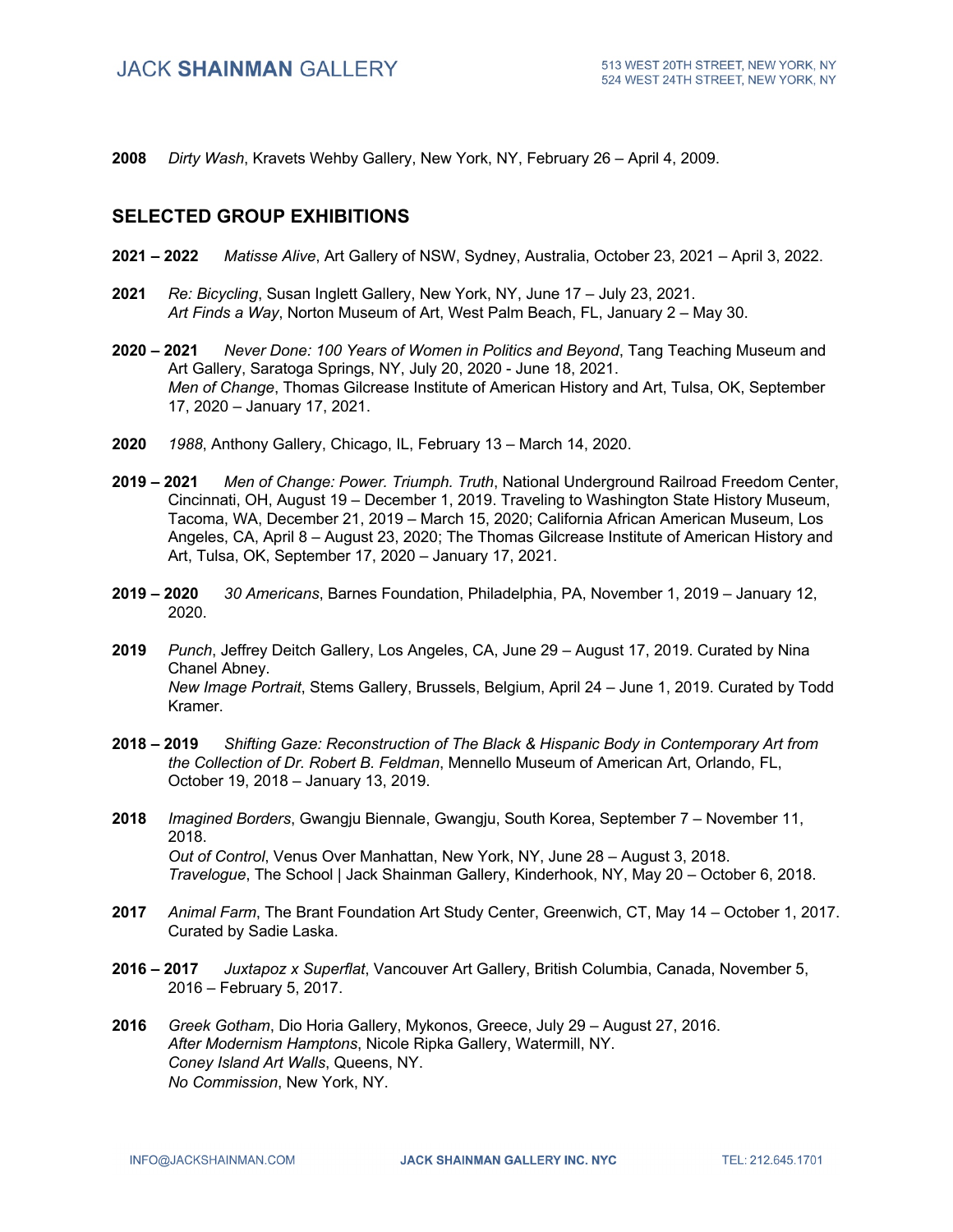*For Freedom*, Jack Shainman Gallery, New York, NY, July 27 – July 29, 2016. *Flatlands*, The Whitney Museum of Art, New York, NY, January 14 – April 17,2016. *Imagine*, Brand New Gallery, Milan, Italy, March 2 – April 2, 2016.

- **2015– 2017** *No Man's Land: Women Artists from the Rubell Family Collection*, Miami, FL, December 2, 2015 – May 28, 2016. Traveled to National Museum of Women in the Arts, Washington, DC, September 24 – January 15, 2017.
- **2015** *Mysterious Muck*, Circuit 12 Contemporary, Dallas, TX, November 21 January 30, 2015. *Outta Town Sh\*t*, Kravets Wehby Gallery, New York, NY, January 16 – August 14, 2015. *To Be Young, Gifted, and Black*, Goodman Gallery, Johannesburg, South Africa, September 26 – October 25, 2015. *Eye Contact*, Brooklyn, NY, July 11 – July 14, 2015. *Black Skate*, Papillion Gallery, Los Angeles, CA. *Look At Me Now! / On The Wall*, Monique Meloche Gallery, Chicago, IL, June 23 – August 15, 2015. *Womanhouse*, Eric Firestone Gallery, East Hampton, NY, May 23 – June 14, 2015. *Africa's Out*, Barbara Gladstone Gallery, New York, NY, June 2015. *Manifest Justice*, Los Angeles, CA. *Visualizing Our Americana - Color Polemics*, Newark, NJ, April 2015. *8 Painters*, Danese / Corey Gallery, New York, NY, February 13 – March 14, 2015. *Empire of the Senseless*, Friedman Benda, New York, NY, February 26 – March 28, 2015.
- **2014** *Made by Brazillians*, Cidade Matarazzo, São Paulo, Brazil. Wretch, Honey Ramka Gallery, Brooklyn, NY, September 5 – October 12, 2014. *Look at Me*, Leila Heller Gallery, New York, NY, May 6 – August 29, 2014. *30 Americans*, Contemporary Arts Center New Orleans, LA, February 8 – June 15, 2014.
- **2013** *Stacks on Deck*, Kravets Wehby Gallery, New York, NY, October 17 November 16, 2013. *After Modernism*, Nassau County Museum, Roslyn Harbor, NY, March 8 – July 6, 2013. *Better Days*, Art Basel, Switzerland, June 2013. *Bathers*, Morgan Lehman Gallery, New York, NY, July 10 – August 23, 2013. *30 Americans*, Milwaukee Museum, Milwaukee, WI, June 14 – September 8, 2013. *30 Americans*, Frist Art Museum, Nashville, TN, October 11 – January 12, 2013. *Untitled*, Clifford Chance, New York, NY. *100 Little Deaths*, BravinLee Programs, New York, NY, December 31, 2012 – February 9, 2013.
- **2012 – 2013** *Visions of Our 44th President*, The Charles H. Wright Museum of African American History, Detroit, MI, October 11, 2012 – August 4, 2013.
- **2012** *30 Americans*, Chrysler Museum of Art, Norfolk, VA, March 16 July 15, 2012. *It's Hard to Leave When You Can't Find the Door*, LaMontagne Gallery, Boston, MA, April 14 – May 19, 2012. *Words of Wisdom*, KK Outlet, London, United Kingdom, March 2012. *Solo Mujeres 2012*, Mission Cultural Center for Latino Arts, San Francisco, CA, March 17 – May 5, 2012. *Disorder*, Kravets Wehby Gallery, New York, NY, February 2 - March 24, 2012.
- **2011 – 2012** *The Bearden Project*, Studio Museum in Harlem, New York, NY, November 10, 2011 March 11, 2012. *30 Americans*, Corcoran Gallery of Art, Washington DC, October 1, 2011 – February 12, 2012.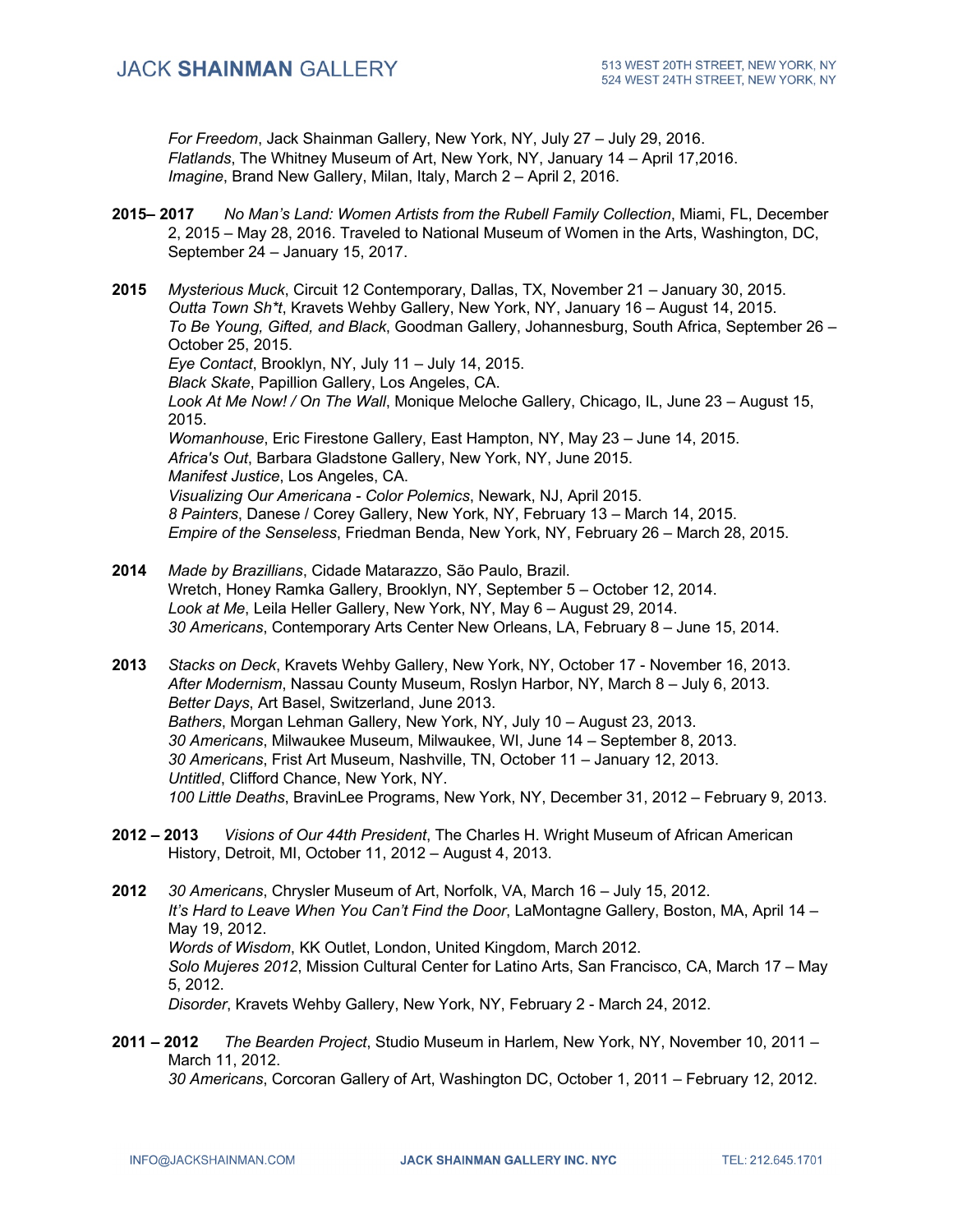- **2011** *Converging Voices / Transforming Dialogue*, The University Museum, Texas Southern University, Houston, TX, May 6 - August 21, 2011. *30 Americans*, North Carolina Museum of Art, Raleigh, NC, March 20, 2011 – September 4, 2011.
- **2010** *The Incomplete Paris*, Galerie Jean Luc and Takako Richard, Paris, France, October 16 December 30, 2010. *Small Gift*, Art Basel, Miami, FL, December 3, 2010. *I'll let you be in my dreams I can be in yours*, Fredericks & Freiser Gallery, New York, NY, July 1 – July 30, 2010. *Spring 2*, Kravets Wehby Gallery, New York, NY, April 8 – May 10, 2010. *Thrown Together*, Kravets Wehby Gallery, New York, NY, January 8 - February 19, 2010.
- **2009 – 2010** *Extended Family*, Long Term Installation from Permanent Collection, Brooklyn Museum, NY, August 4, 2009 – September 5, 2010.
- **2009** *The Edible Woman*, Kravets Wehby Gallery, New York, NY, October 22 November 25, 2009. *The Glamour Project*., Lehmann Maupin, New York, NY, February 24 - March 21, 2009. Curated by Suzanne Donaldson in conjunction with Glamour Magazine. *Winter Escape*, Kravets Wehby Gallery, New York, NY, January 22 - February 21, 2009.
- **2008** *30 Americans*, Rubell Family Collection, Miami, FL, December 3, 2008 November 28, 2009. *Defining A Moment: 25 New York Artists*, House of Campari, New York, NY, May 30 – June 15, 2008. Curated by Simon Watson and Craig Hensala. *Large Format*, Kravets Wehby Gallery, New York, NY, February 2 - March 9, 2008.
- **2007** *Pink Polemic*, Kravets Wehby Gallery, New York, NY, June 28 August 24, 2007. *CAA New York Area MFA Exhibition*, Times Square Gallery, Hunter College, New York, NY, February 10 – March 24, 2007. *Parsons MFA Thesis Show*, Caelum Gallery, New York, NY, April 17 – April 28, 2007.

## **CURATORIAL**

- **2015** *Outta Town Sh\*t*, Kravets Wehby Gallery, New York, NY.
- **2011** *Paperwork*, Kravets Wehby Gallery, New York, NY, May 19 June 18, 2011.

#### **RESIDENCY**

- **2016** Summit Powder Mountain, Eden, UT
- **2015 – 2016** The Gateway Project Artist in Residence
- **2011** Permanent Public Mural, Community Artist in Residence: THEARC, Corcoran Gallery of Art, Washington DC